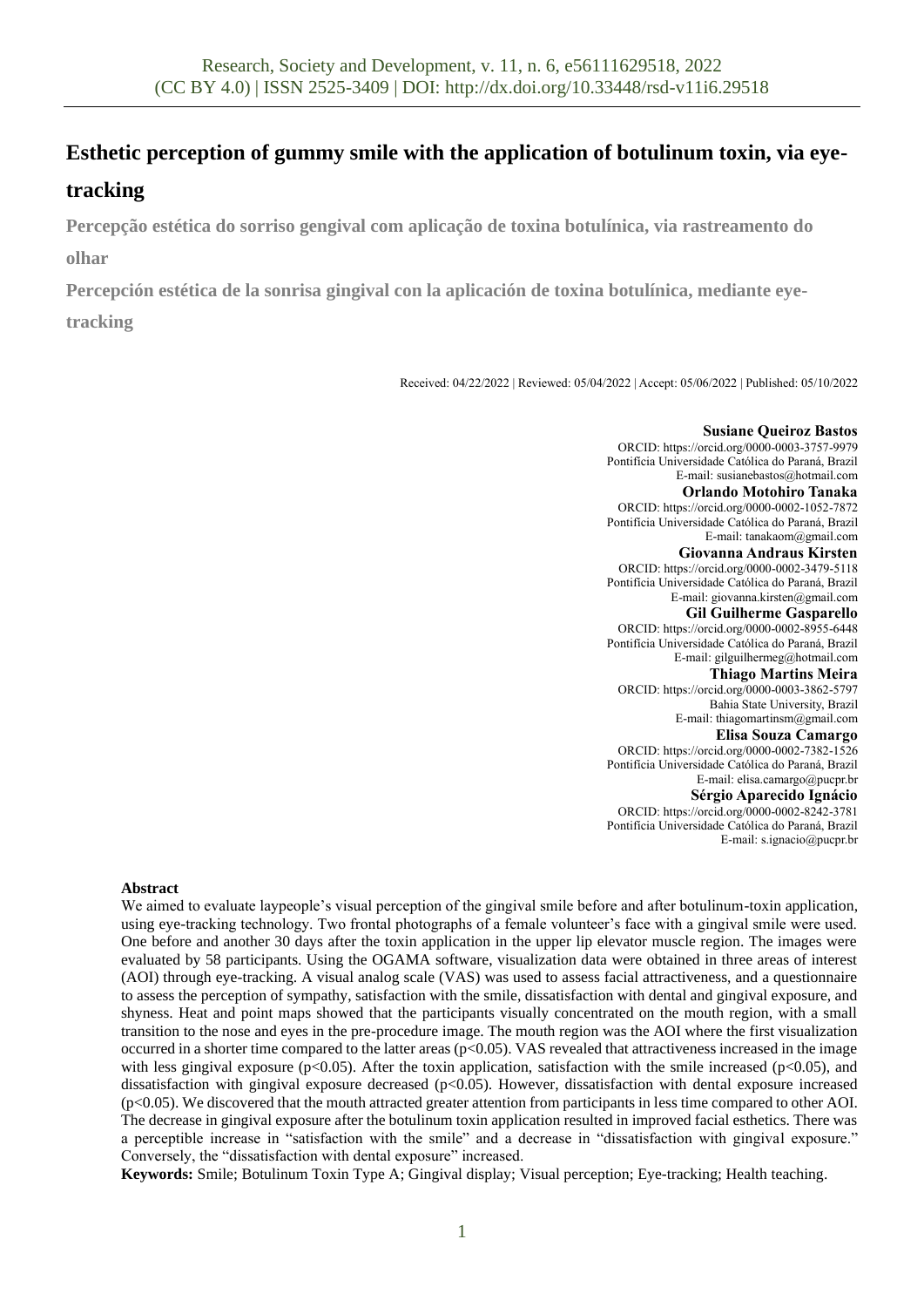#### **Resumo**

O objetivo deste estudo foi avaliar a percepção visual do sorriso gengival de indivíduos leigos antes e após a aplicação de toxina botulínica, usando a tecnologia de rastreamento ocular. Foram utilizadas duas fotografias faciais frontais de uma voluntária do sexo feminino com sorriso gengival. Um antes e outro 30 dias após a aplicação da toxina na região do músculo elevador do lábio superior. As imagens foram avaliadas por 58 participantes. Utilizando o software OGAMA, os dados de visualização foram obtidos em três áreas de interesse (ADI) por meio de rastreamento ocular. Foi utilizada uma escala visual analógica (EVA) para avaliar a atratividade facial e um questionário para avaliar a percepção de simpatia, satisfação com o sorriso, insatisfação com a exposição dentária e gengival e timidez. Os mapas de calor e de pontos mostraram que a visualização dos participantes se concentraram na região da boca, com pequena transição para o nariz e olhos na imagem pré-procedimento. A região da boca foi a ADI onde ocorreu a primeira visualização em menor tempo em relação às últimas áreas (p<0,05). A EVA revelou que a atratividade aumentou na imagem com menor exposição gengival (p<0,05). Após a aplicação da toxina, a satisfação com o sorriso aumentou (p<0,05) e a insatisfação com a exposição gengival diminuiu (p<0,05). No entanto, a insatisfação com a exposição odontológica aumentou (p<0,05). Concluiu-se que a boca atraiu maior atenção dos participantes em menos tempo em comparação com outras ADI. A diminuição da exposição gengival após a aplicação de toxina botulínica resultou em melhora da estética facial. Houve um aumento perceptível na "satisfação com o sorriso" e uma diminuição na "insatisfação com a exposição gengival". Em contrapartida, a "insatisfação com a exposição dentária" aumentou. **Palavras-chave:** Sorriso; Toxina Botulínica Tipo A; Gengiva. Percepção visual; Eye-tracking; Ensino em saúde.

#### **Resumen**

El objetivo de este estudio fue evaluar la percepción visual de la sonrisa gingival de los legos antes y después de la aplicación de la toxina botulínica, utilizando la tecnología de seguimiento ocular. Se utilizaron dos fotografías frontales del rostro de una voluntaria con sonrisa gingival. Uno antes y otro 30 días después de la aplicación de la toxina en la región del músculo elevador del labio superior. Las imágenes fueron evaluadas por 58 participantes. Usando el software OGAMA, se obtuvieron datos de visualización en tres áreas de interés (ADI) a través de eye-tracking. Se utilizó una escala analógica visual (EAV) para evaluar el atractivo facial y un cuestionario para evaluar la percepción de simpatía, satisfacción con la sonrisa, insatisfacción con la exposición dental y gingival y timidez. Los mapas de calor y puntos mostraron que los participantes se concentraron visualmente en la región de la boca, con una pequeña transición a la nariz y los ojos en la imagen previa al procedimiento. La región de la boca fue la ADI donde la primera visualización ocurrió en un tiempo más corto en comparación con las últimas áreas (p<0.05). La EAV reveló que el atractivo aumentaba en la imagen con menor exposición gingival (p<0,05). Después de la aplicación de la toxina, aumentó la satisfacción con la sonrisa (p<0,05) y disminuyó la insatisfacción con la exposición gingival (p<0,05). Sin embargo, aumentó la insatisfacción con la exposición dental (p<0,05). Descubrimos que la boca atrajo más la atención de los participantes en menos tiempo en comparación con otras ADI. La disminución de la exposición gingival después de la aplicación de la toxina botulínica resultó en una mejora de la estética facial. Hubo un aumento perceptible en la "satisfacción con la sonrisa" y una disminución en la "insatisfacción con la exposición gingival". Por el contrario, aumentó la "insatisfacción con la exposición dental".

**Palabras clave:** Sonrisa; Toxina Botulínica Tipo A; Aparición gingival; Percepción visual; Enseñanza en salud.

## **1. Introduction**

An esthetic smile is the result of a combination of different components, such as soft tissue, dental, and gingival exposure. This is one of the goals for dental treatments, as these components must balance with each other (Wang et al., 2018). The length of the upper lip, the size of the incisors, and excessive gingival exposure are factors that have the greatest impact on the smile (Albino et al., 1994). Specifically, the gingival smile, recognized as an esthetic problem, is influenced by all of these elements (Guo et al., 2011).

Lip movements control the amount of gingival exposure, dictating the composition of the smile. Thus, the visibility of the gingiva and the dental disposition are formed by the lip position and the height of the smile line (Flanary, 1992). A smile with more than 2 mm of gingival exposure can be seen as unsightly. Therefore, dissatisfaction with appearance is usually the main reason for seeking treatment (Kattimani et al., 2019), especially by women. This is because the prevalence of gingival smiles in women is twice as high as that of men (Tjan et al., 1984). This is often attributed to excessive contraction of the muscles of the upper lip. This is also a possible cause of the alteration of passive eruption pathways, vertical maxillary excess, anterior tooth-alveolar extrusion, and thin upper lip (Silberberg et al., 2009). A recommended treatment is botulinum toxin type A, which,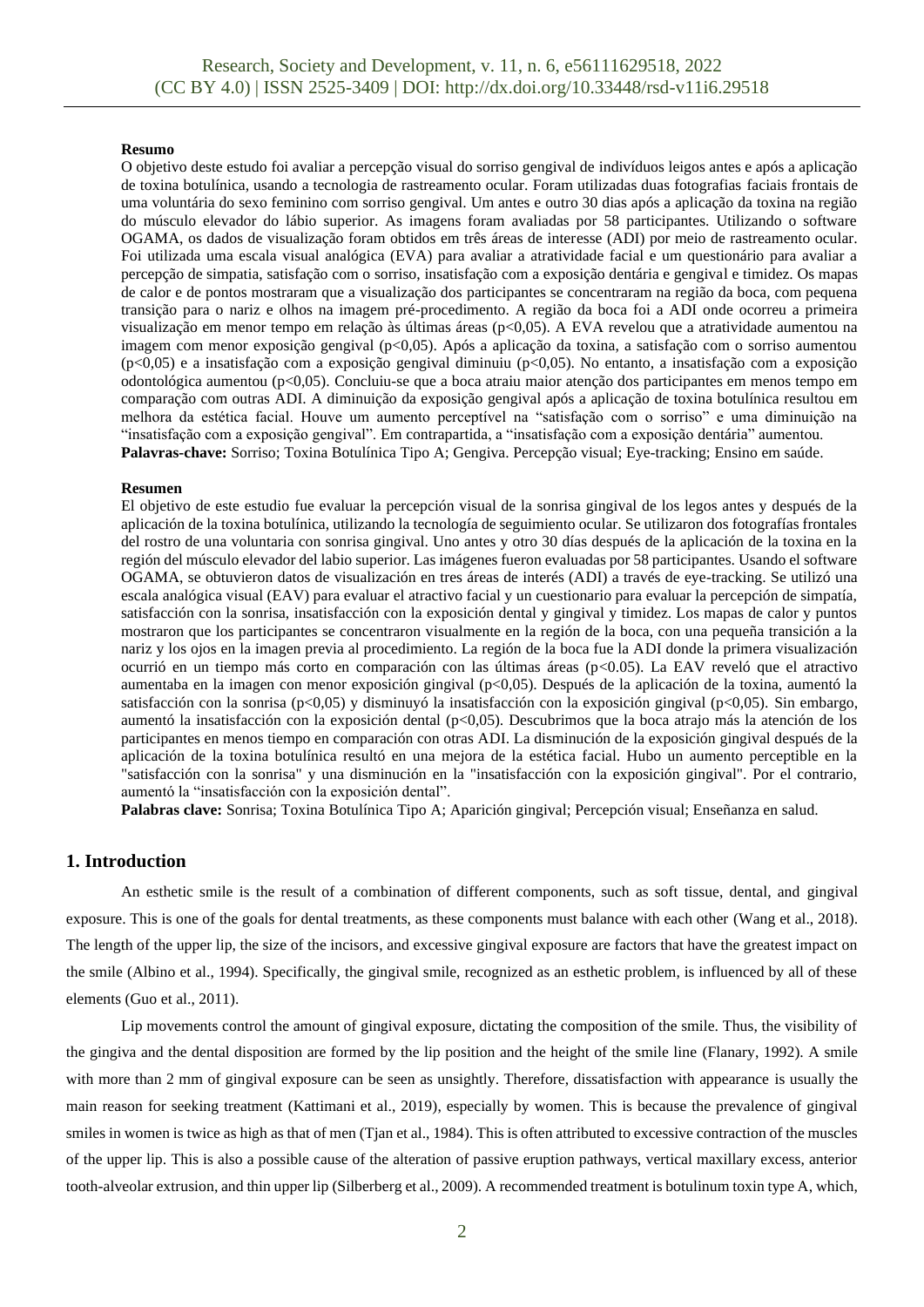when applied in small doses, limits the contraction of the upper lip elevating muscles and maintaining the ability to smile (Jaspers et al., 2011). This makes it a minimally invasive intervention option to be considered in the treatment plan. (Polo, 2008).

Studies concerning the esthetics of the smile and its interference in facial attractiveness contribute to determining the need for intervention (Gasparello et al., 2022). Thus, this can be performed using different methodologies and perspectives (Chang et al., 2011; Moore et al., 2005; Parrini et al., 2016). Eye-tracking for visual perception analysis consists of assessing the position and movement of the eyes using an eye-tracking device, verifying the path that the eye takes in a given image, providing data such as the path taken, time until the first fixation, and total fixation time in a given area (Itti, 2004). The location that receives the most attention from the viewer will be the area with the most fixations and where the focus occurs for the longest time; thus, allowing us to assess which characteristic holds the greatest interest (Berlyne, 1958).

Exploring this methodology, not yet used for this purpose, this study aimed to evaluate the esthetic perception of a gingival smile before and after the application of botulinum toxin type A, using eye-tracking technology, a visual analog scale, and a questionnaire.

## **2. Methods**

This observational cross-sectional prospective study was approved by the Research Ethics Committee of the University. The 58 participants were recruited via advertisement at the university. The inclusion criteria were: (1) aged between 18 and 75 years regardless of gender, (2) with no visual impairment or psychologic problems, and (3) lay in dentistry. All participants signed an informed consent form after learning the details and conditions of the study but were blinded to the study's purpose.

The images viewed by the participants were created through two facial photographs of a female volunteer model, 24 years old, with a gingival smile, one before and another 30 days after the botulinum toxin type A application (Figure 1). The site of injection of the toxin was at the Yonsei point, (Hwang et al., 2009) which consists of delimitation of an area of 2 cm in diameter, with the center established in the region of the elevator muscle of the upper lip, where the zygomatic minor muscle, the elevator muscle of the upper lip, and the wing of the nose meet. The toxin brand used was BOTOX® (Allergan, Inc., Irvine, California), in the form of an ampoule containing lyophilized powder. The content was diluted in 1 mL of 0.9% sodium chloride, totaling 100 units of toxin (10 units/0.1 mL). Two points were delimited on each side of the voluntary model's face for the application of two units of toxin in each of the four points.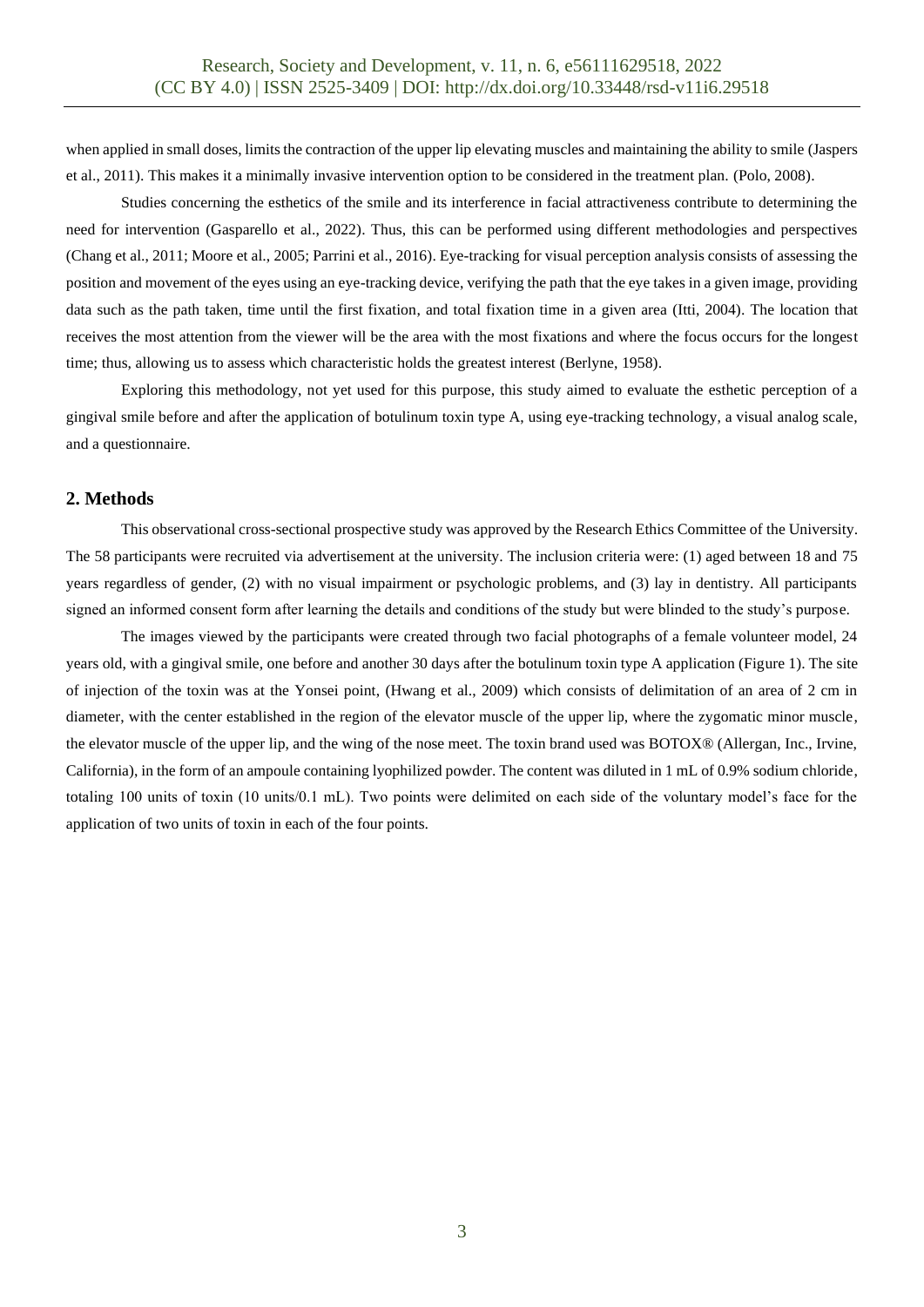

**Figure 1.** Photographs taken before (A) and 30 days after (B) application of botulinum toxin type A.

#### Source: Authors.

Photographs were taken with a Canon XT digital camera (Canon Inc., Tokyo, Japan), 50 mm Sigma macro lens, and a Sigma flash (Sigma Corp., Kawasaki, Japan) at a standard distance of 90 cm, with high-resolution quality, in an illuminated studio and with a black background. Her head was oriented with the Frankfurt plane parallel to the ground and with the median sagittal plane perpendicular to the horizontal plane, smiling, with limited makeup, without earrings and piercings. The photographs were standardized using Photoshop® (Adobe®, San Jose, CA, USA), removing imperfections that could distract the viewer's attention and focus from the objective (such as props and skin blemishes). Additionally, one side was mirrored so that the face was symmetrical.

For the analysis of eye movements, three areas of interest (AOIs) were determined in the images to be viewed (the participants were unaware of these delimitations at the time when the information was collected), to define regions on the face, such as the mouth, nose, and eyes (Figure 2).



**Figure 2**. Delimitation of Areas of Interest (AOI).

To start the eye-tracking test, the participants were invited to sit on a chair in a quiet room, 60 cm away from the high resolution (768  $\times$  1366 pixels) monitor (Dell P2317H; Dell Inc., Round Rock, TX, USA) positioned vertically and from the

Source: Authors.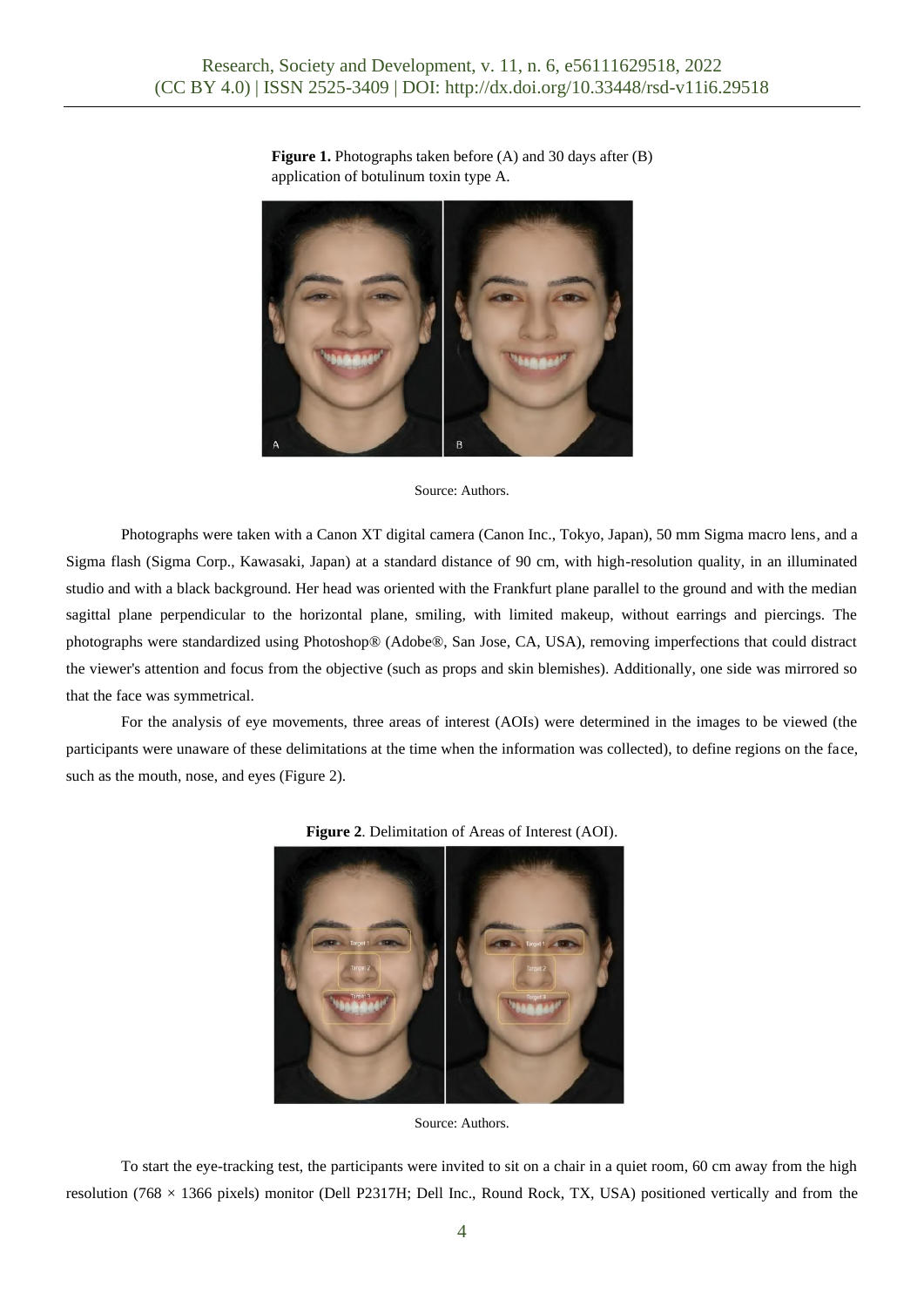hardware eye-tracker. The calibration of the eye movement was performed, and only participants with software-designated admissible results were considered.

The hardware used for eye-tracking was TheEyeTribe® (The Eye Tribe Aps, Copenhagen, Denmark), in conjunction with OGAMA 5.0 software (Freie Universität, Berlin, Germany) to obtain the eye-tracking data collection. Based on the results, the number of fixations, the time until the first fixation, and the total fixation time on each AOI were analyzed, and the heat maps and map of visualization points were generated through the software. In the heat map, the averages between the visualizations were compared, progressing from the cold color (green) to the warm colors (red). The more reddish the color, the more visualizations a given area received. In the map of the visualization point, a dot was inserted into the image each time a visualization was detected.

The observers visualized a random sequence of 21 images, including the two images of the current study's volunteer model. One before and the other after the toxin application. The 19 extra images that were visualized were not included in this study. These consisted of facial images of children, youth, adults, and the elderly, all smiling, both male and female. Additional images were used to avoid comparisons between the images taken before and after the toxin application due to the proximity of the display. Each image was displayed for 5 seconds. To avoid interference from the final connection point to the previous slide, the first connection point on the next slide was programmed to be ignored, at a time interval of 200 ms, in the OGAMA 5.0.

A Visual Analogue Scale was used to analyze the attractiveness of facial esthetics after the eye-tracking session. The scale was presented on the screen, where a score should be established with a gradation of 0 to 100. A value closer to 0 indicates that the evaluator considered the image to be less attractive, and closer to 100, more attractive (Howells & Shaw, 1985). The twenty-one images used previously were also used to assess the VAS.

In the last stage of the research, the observers complete a survey on a Dell Inspiron 7375 touch 2 - 1 computer, opened in the Qualtrics® application (Qualtrics Labs Inc., Provo, UT. They could choose to respond on their mobile device, with the premise that the responses would be sent in the presence of the person responsible for the research. The questionnaire contained the following questions: "Do you consider this person to be friendly?," "Do you think that person is satisfied with their smile?," "Do you consider this person dissatisfied with their dental exposure?," "Do you consider this person dissatisfied with their gum exposure?," and "Do you consider this person to be shy?." The questions appeared in this sequence on the computer screen, below the image of the voluntary model, for the images before and after the application of botulinum toxin separately. The answers were arranged in the form of YES, if the person agreed with the question, and NO if they disagreed.

#### **Statistical analysis**

The results obtained from eye-tracking, VAS, and the questionnaire was tabulated in Microsoft Excel software and analyzed using SPSS version 25 (Statistical Package for Social Sciences Software, SPSS Inc., Chicago, IL, USA). The Student's t-test for independent samples was applied to analyze significant differences between the images concerning the number of fixations, time until the first fixation, total fixation time, VAS, and differences between male and female participants. The Kruskal-Wallis test was also applied between the variables of gaze tracking comparing the three AOIs. Pearson's Chi-square test was applied between the images in contrast to the variables sympathy, satisfaction with the smile, dissatisfaction with dental exposure, dissatisfaction with gingival exposure, and shyness.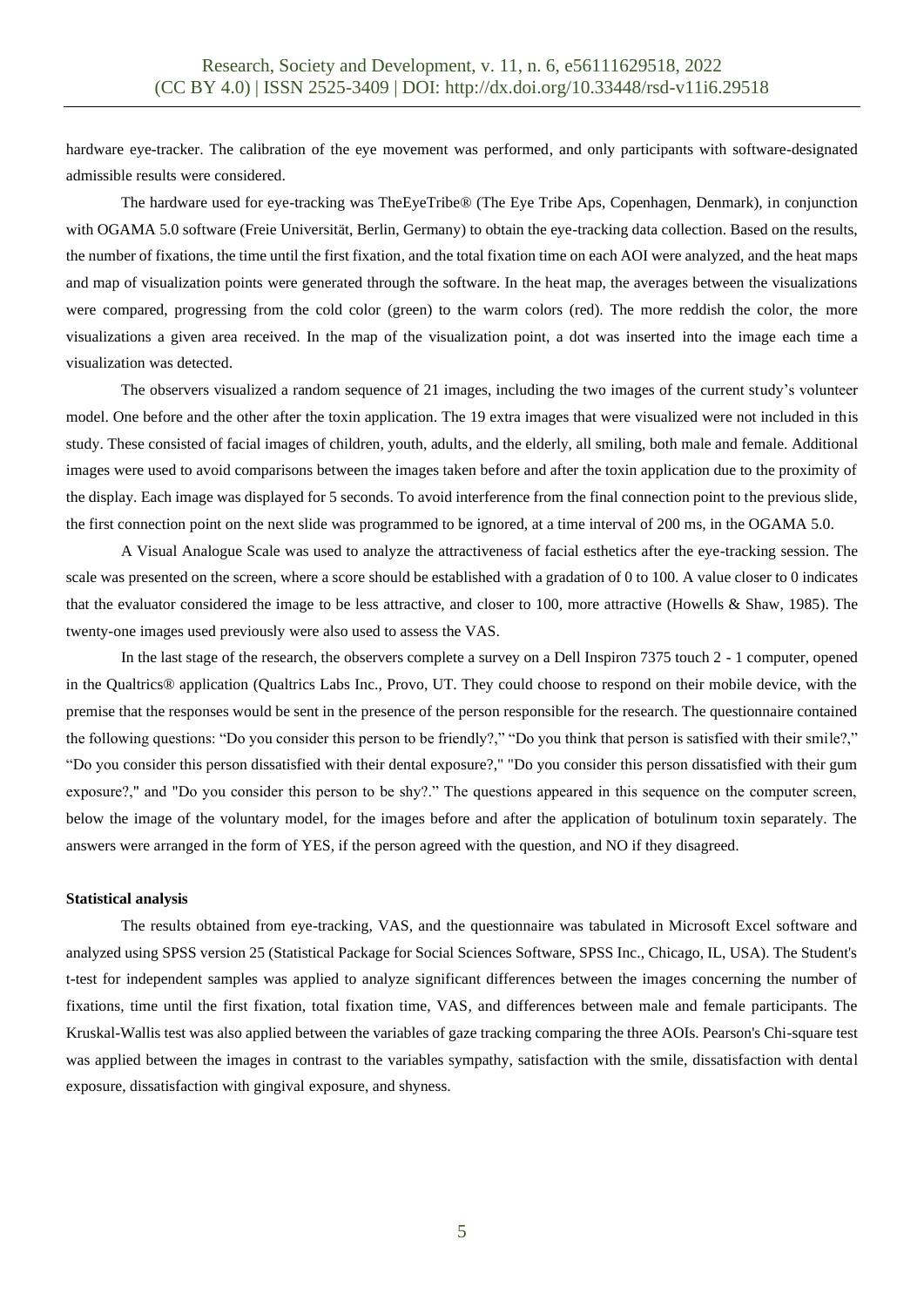## **3. Results**

The study was conducted with 58 participants (60.3% men and 39.7% women). The average age was 35.81 years, with 37 years old being the average age for men and 34 years for women. Qualitative results were generated in the form of a heat map and dot map, and quantitative results were generated in the form of statistical analysis.

The results of the heat map before and after the toxin application are shown in Figure 3. For the pre-application image, the greatest focus was observed to be registered on the mouth, around the region of central incisors and gingival exposure, with little or no deviation to other areas. For the post-application image, the greater focus remained on the mouth, in the region of the incisors and lower lip. Furthermore, a greater deviation to the nose and ocular region was noticed, which was corroborated by the dot map analysis. (Figure 4).

**Figure 3.** Heat Map. Before (A); and 30 days after (B) application of botulinum toxin type A.



Source: Authors.

**Figure 4.** Map of visualization points. Before (A); and 30 days after (B) application of botulinum toxin type A.





There was no statistically significant difference in the AOIs before and after toxin application (Table 1). Concerning the AOI (eyes, mouth, and nose) (Table 2), it was noted that the region of the mouth took less time to attract attention ( $p < 0.05$ ) when compared to the eyes and nose.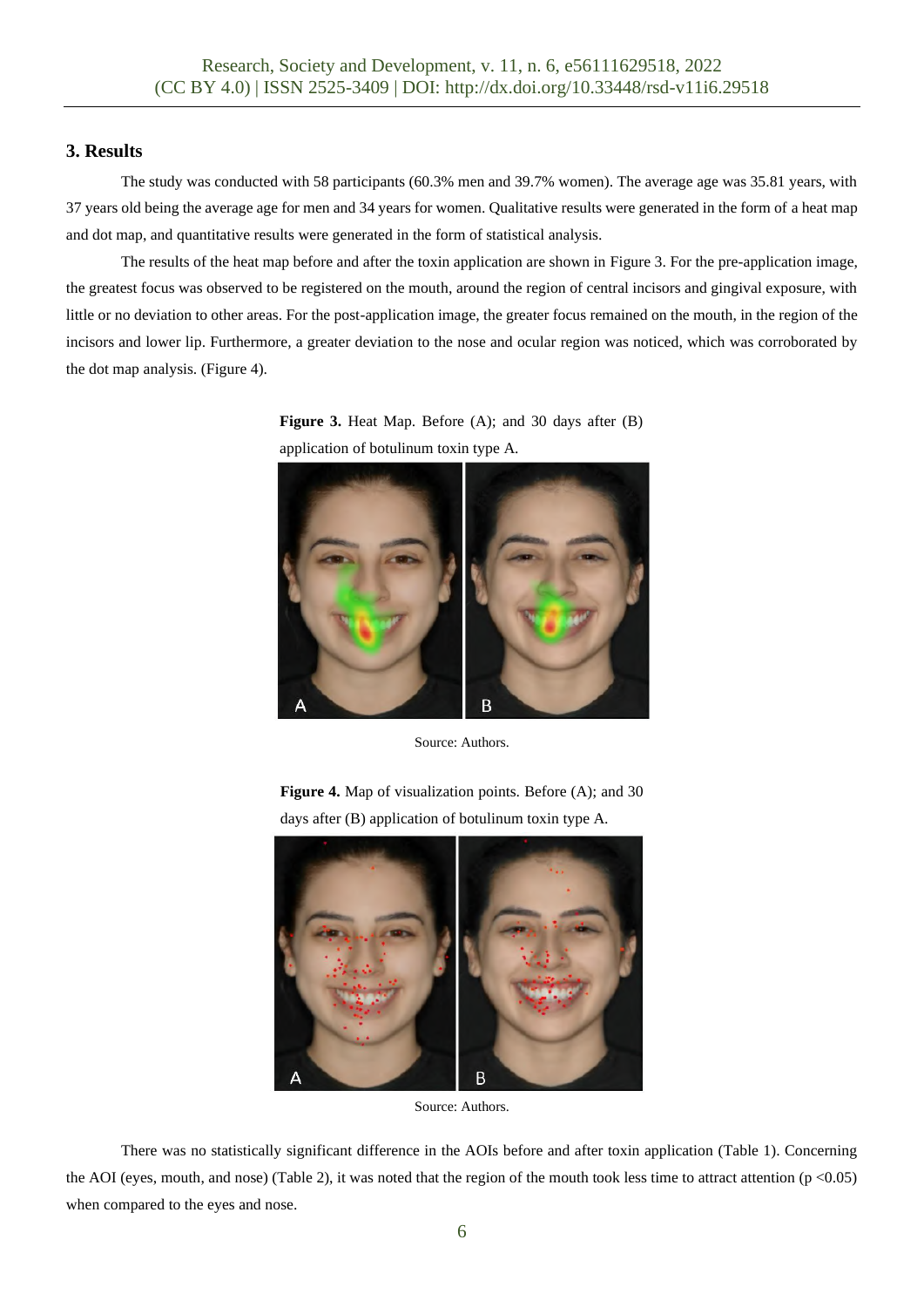| <b>Variables</b>                  | Group                     | Mean    | Std<br><b>Deviation</b> | <b>Std Error</b><br>Mean | P valor |  |  |
|-----------------------------------|---------------------------|---------|-------------------------|--------------------------|---------|--|--|
| Number of fixations at            | With gingival smile       | 2.20    | 1.643                   | 0.735                    |         |  |  |
| eyes                              | Without gingival<br>smile | 2.00    | 0.632                   | 0.258                    | 0.788   |  |  |
| Number of fixations at            | With gingival smile       | 1.33    | 0.707                   | 0.236                    |         |  |  |
| nose                              | Without gingival<br>smile | 1.27    | 0.647                   | 0.195                    | 0.844   |  |  |
| Number of fixations at            | With gingival smile       | 2.54    | 1.532                   | 0.313                    |         |  |  |
| mouth                             | Without gingival<br>smile | 1.95    | 1.465                   | 0.320                    | 0.196   |  |  |
| Time until 1st fixation           | With gingival smile       | 2671.00 | 1.549.041               | 692.752                  | 0.268   |  |  |
| at eyes                           | Without gingival<br>smile | 1816.33 | 809.242                 | 330.371                  |         |  |  |
| Time until 1st fixation           | With gingival smile       | 1763.67 | 1.700.588               | 566.863                  | 0.626   |  |  |
| at nose                           | Without gingival<br>smile | 2134.45 | 1.629.582               | 491.337                  |         |  |  |
| Time until 1st fixation           | With gingival smile       | 779.92  | 1.324.472               | 270.357                  | 0.646   |  |  |
| at mouth                          | Without gingival<br>smile | 607.71  | 1.149.789               | 250.905                  |         |  |  |
| Complete fixation time<br>at eyes | With gingival smile       | 619.40  | 572.896                 | 256.207                  |         |  |  |
|                                   | Without gingival<br>smile | 626.50  | 262.515                 | 107.171                  | 0.979   |  |  |
| Complete fixation time<br>at nose | With gingival smile       | 534.22  | 591.116                 | 197.039                  |         |  |  |
|                                   | Without gingival<br>smile | 460.36  | 392.490                 | 118.340                  | 0.742   |  |  |
| Complete fixation time            | With gingival smile       | 1145.96 | 850.192                 | 173.545                  | 0.151   |  |  |
| at mouth                          | Without gingival<br>smile | 807.29  | 679.529                 | 148.285                  |         |  |  |

**Table 1. Comparison between image before and after application of botulinum toxin type A x eye-tracking.** 

Source: Authors.

| Table 2. Comparison between areas of interest before and after application of<br>botulinum toxin type A |                                                   |                                |          |  |  |  |
|---------------------------------------------------------------------------------------------------------|---------------------------------------------------|--------------------------------|----------|--|--|--|
| Eye-tracking                                                                                            | With gingival<br>smile<br>Mean<br>(std deviation) |                                | P valor  |  |  |  |
| Number of fixations<br>at eyes                                                                          | 2.20(0.735)                                       | (std deviation)<br>2.00 (.258) |          |  |  |  |
| Number of fixations<br>at nose                                                                          | 1.33(.236)                                        | 1.25 (.179)                    | 0.54     |  |  |  |
| Number of fixations<br>at mouth                                                                         | 2.54(.313)                                        | $2.00$ $(.309)$                |          |  |  |  |
| Time until 1st fixation<br>at eyes                                                                      | 2671.00 (.692.752)                                | 1816.33 (330.371)              |          |  |  |  |
| Time until 1st fixation<br>at nose                                                                      | 1763.67 (566.863)                                 | 2342.50 (494.429)              | $0.001*$ |  |  |  |
| Time until 1st fixation<br>at mouth                                                                     | 779.92 (270.357)                                  | 580.09 (240.818)               |          |  |  |  |
| Complete fixation<br>time at eyes                                                                       | 619.40 (256.207)                                  | 626.50 (107.171)               |          |  |  |  |
| Complete fixation<br>time at nose                                                                       | 534.22 (197.039)                                  | 447.00 (108.853)               | 0.138    |  |  |  |
| Complete fixation<br>time at mouth                                                                      | 1145.96 (173.545)                                 | 838.73 (144.838)               |          |  |  |  |

Source: Authors.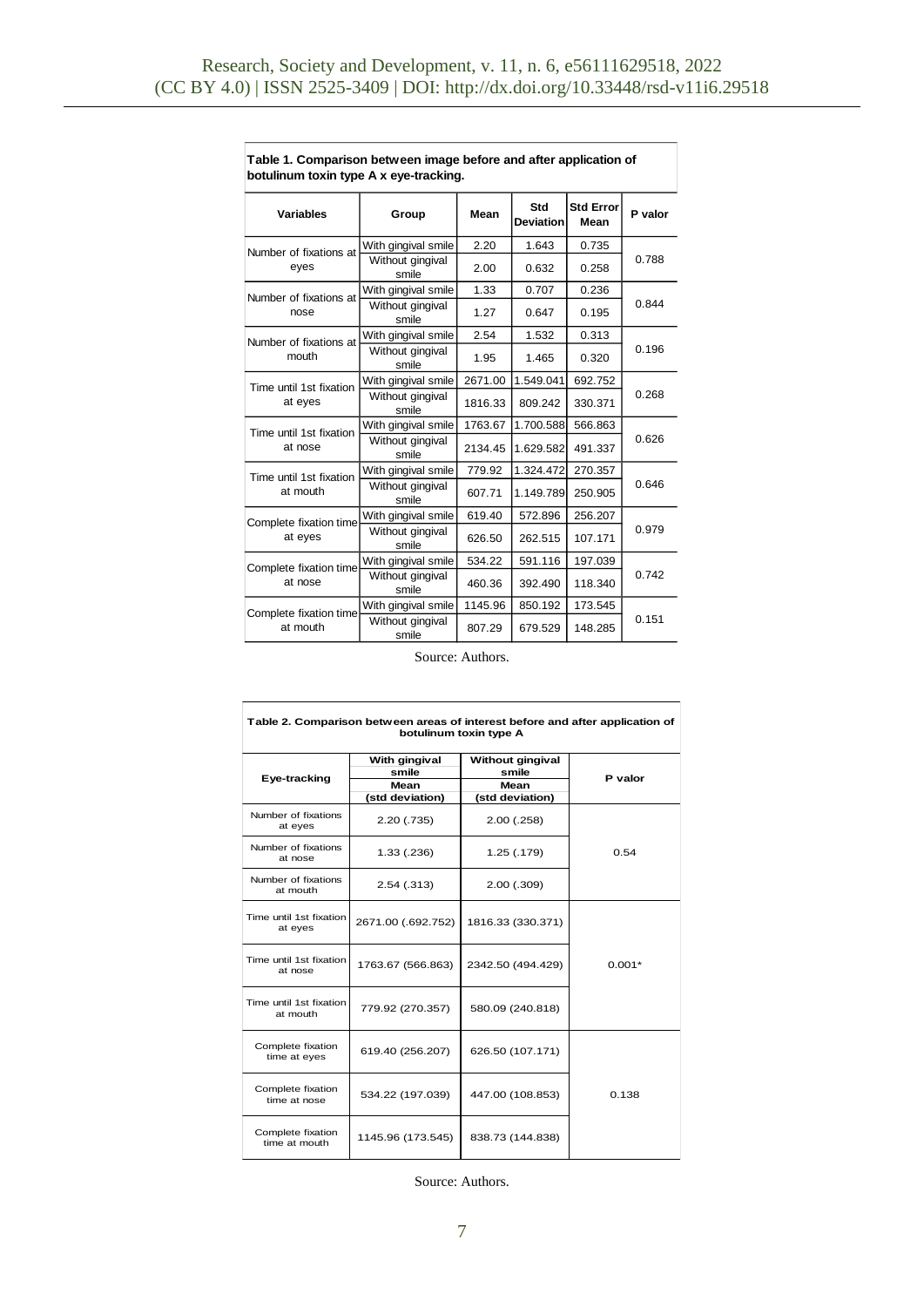Figure 5 represents this statistical analysis, allowing verification of the difference between the time until the first fixation (Fig. 5B) before and after the application of the botulinum toxin.

**Figure 5.** AOI eye-tracking. Mean of fixation number (A), time until

first fixation (B), and complete fixation time (C).







The VAS scores showed a statistically significant difference between the two research images ( $p = 0.000$ ) (Table 3). The pre-treatment image received lower average scores than the post-treatment image, which was deemed more attractive than the image with gingival exposure.

| Table 3. Comparison between image before and after application<br>of botulinum toxin type A x visual analog scale |                           |       |                  |                          |          |  |  |
|-------------------------------------------------------------------------------------------------------------------|---------------------------|-------|------------------|--------------------------|----------|--|--|
| Image                                                                                                             | Group                     | Mean  | Std<br>Deviation | <b>Std Error</b><br>Mean | P valor  |  |  |
| VAS                                                                                                               | With gingival<br>smile    | 48.76 | 23.380           | 3.070                    | $0.000*$ |  |  |
|                                                                                                                   | Without gingival<br>smile | 68.57 | 27.404           | 3.598                    |          |  |  |

#### Source: Authors.

The five categories: "sympathy," "satisfaction with the smile," "dissatisfaction with dental exposure," "dissatisfaction with gingival exposure," and "shyness" correlated with the images (Table 4). The variables "satisfied with the smile" ( $p = 0.000$ ), "dissatisfied with the exposure of the gums" ( $p = 0.000$ ), and "dissatisfied with the exposure of the teeth" ( $p \le 0.05$ ) were statistically different. According to the observers, the model would be more dissatisfied with the excessive gum exposure before the application than after, and the latter would be satisfied with her smile and dissatisfied with her dental exposure.

A comparison of the questionnaire items between the sexes is shown in Table 5. There was a statistical difference between the sexes (p <0.05) in the item "sympathy" of the questionnaire for the image after application of the botulinum toxin. For women, the person in the image with the least gingival exposure appeared to be more "sympathetic". For men, this decreased after the application of botulinum toxin. In the image before the toxin application, the response rate was similar between men and women.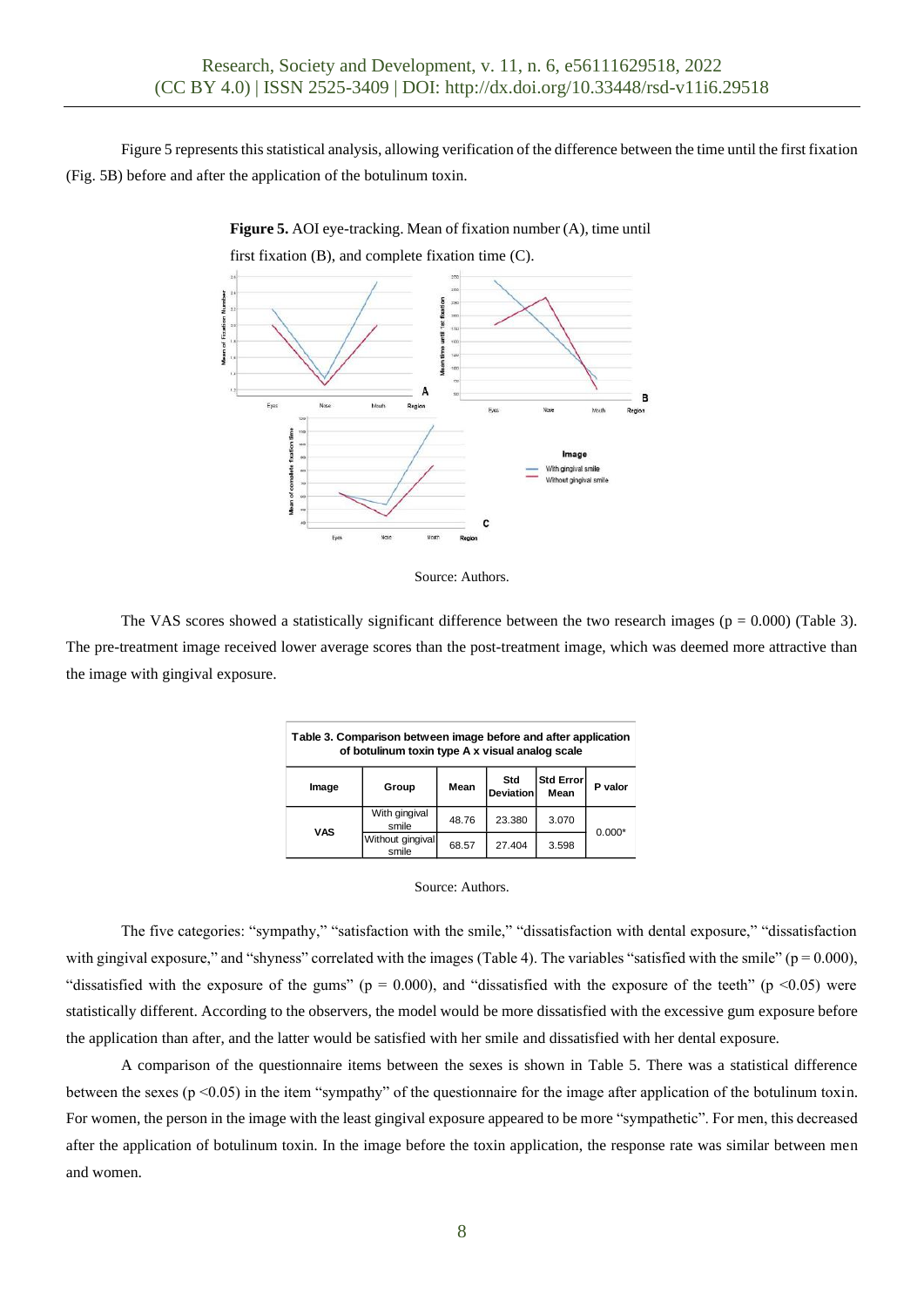| Table 4. Association between image before and after application of<br>botulinum toxin type a x questionnaire |           |                        |                           |           |  |  |  |
|--------------------------------------------------------------------------------------------------------------|-----------|------------------------|---------------------------|-----------|--|--|--|
| Questionnaire                                                                                                | Answer    | With gingival<br>smile | Without<br>gingival smile | P valor   |  |  |  |
| Sympathetic                                                                                                  | Yes       | 48.50%                 | 51.50%                    | 0.852     |  |  |  |
|                                                                                                              | <b>No</b> | 51.90%                 | 48.10%                    |           |  |  |  |
| Satisfied with smile                                                                                         | Yes       | 19.60%                 | 80.40%                    | $0.0000*$ |  |  |  |
|                                                                                                              | <b>No</b> | 68.90%                 | 31.10%                    |           |  |  |  |
| <b>Dissatisfaction with</b>                                                                                  | Yes       | 23.10%                 | 76.90%                    | $0.039*$  |  |  |  |
| dental exposure                                                                                              | <b>No</b> | 53.30%                 | 46.70%                    |           |  |  |  |
| <b>Dissatisfaction with</b>                                                                                  | Yes       | 80.40%                 | 19.60%                    | $0.0000*$ |  |  |  |
| gingival exposure                                                                                            | <b>No</b> | 31.10%                 | 68.90%                    |           |  |  |  |
| <b>Shyness</b>                                                                                               | Yes       | 33.30%                 | 66.70%                    | 0.402     |  |  |  |
|                                                                                                              | <b>No</b> | 50.90%                 | 49.10%                    |           |  |  |  |

Source: Authors.

There were no statistically significant differences in the other items of the questionnaire. Both men and women considered that there was an increase in satisfaction with the smile and a decrease in dissatisfaction with gingival exposure in the image after the toxin application.

| Table 5. Comparison between male and female answers in questionnaire |           |          |                     |         |       |                        |          |  |
|----------------------------------------------------------------------|-----------|----------|---------------------|---------|-------|------------------------|----------|--|
| Questionnaire                                                        |           |          | With gingival smile |         |       | Without gingival smile |          |  |
| Variable                                                             | Answer    | Male     | Female              | P valor | Male  | Female                 | P valor  |  |
| Sympathetic                                                          | Yes       | 54.3%    | 56.5%               |         | 45.7% | 73.9%                  | $0.034*$ |  |
|                                                                      | <b>No</b> | 45.7%    | 43.5%               | 0.867   | 54.3% | 26.1%                  |          |  |
| <b>Satisfied with</b>                                                | Yes       | 17.1%    | 8.7%                | 0.361   | 54.3% | 69.6%                  | 0.245    |  |
| smile                                                                | <b>No</b> | 82.9%    | 91.3%               |         | 45.7% | 30.4%                  |          |  |
| <b>Dissatisfaction</b><br>with dental<br>exposure                    | Yes       | 2.9%     | 8,70%               | 0.326   | 14.3% | 21.7%                  | 0.462    |  |
|                                                                      | <b>No</b> | 97.1%    | 91,30%              |         | 85.7% | 78.3%                  |          |  |
| <b>Dissatisfaction</b><br>with gingival<br>exposure                  | Yes       | 62.9%    | 65.2%               | 0.855   | 20.0% | 8.7%                   | 0.245    |  |
|                                                                      | <b>No</b> | 37.1%    | 34.8%               |         | 80.0% | 91.3%                  |          |  |
| <b>Shyness</b>                                                       | Yes       | $0.00\%$ | 8.7%                | 0.076   | 11.4% | $0.00\%$               | 0.093    |  |
|                                                                      | <b>No</b> | 100.00%  | 91.3%               |         | 88.6% | 100.00%                |          |  |
| Source: Authors.                                                     |           |          |                     |         |       |                        |          |  |

Both men and women took less time for the first visualization in the mouth, compared with the eyes and nose; in both, the image before and after the toxin application (Table 6).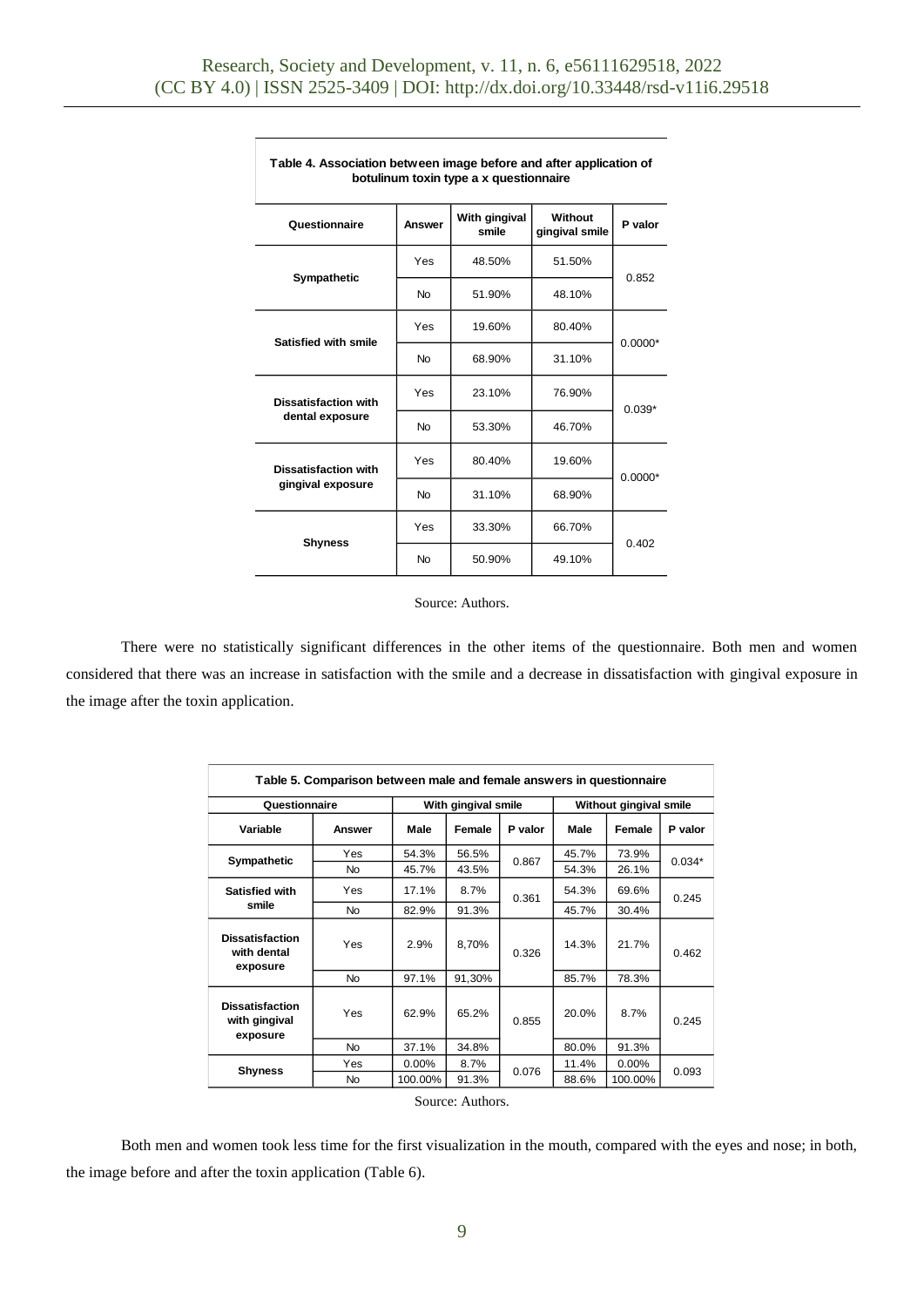| Table 6. Comparison of average values for variables of eye-<br>tracking in relation to participant's sex |        |                     |         |                           |          |  |  |
|----------------------------------------------------------------------------------------------------------|--------|---------------------|---------|---------------------------|----------|--|--|
| Eye-Tracking                                                                                             |        | With gingival smile |         | Without gingival<br>smile |          |  |  |
| Variable                                                                                                 | Sex    | Mean                | P valor | Mean                      | P valor  |  |  |
| <b>Number of fixations</b>                                                                               | Male   | 2.0                 | 0.913   | 1.67                      | 0.230    |  |  |
| at eyes                                                                                                  | Female | 2.25                |         | 2.33                      |          |  |  |
| <b>Number of fixations</b>                                                                               | Male   | 1.17                | 0.535   | 1.0                       | 0.215    |  |  |
| at nose                                                                                                  | Female | 1.67                |         | 1.75                      |          |  |  |
| <b>Number of fixations</b>                                                                               | Male   | 2.60                |         | 2.08                      | 0.562    |  |  |
| at mouth                                                                                                 | Female | 2.44                | 0.816   | 1.78                      |          |  |  |
| Time until 1st                                                                                           | Male   | 3130.00             |         | 1989.00                   | 0.656    |  |  |
| fixation at eyes                                                                                         | Female | 2556.25             | 0.790   | 1643.67                   |          |  |  |
| Time until 1st                                                                                           | Male   | 1163.67             |         | 2973.43                   | $0.003*$ |  |  |
| fixation at nose                                                                                         | Female | 2963.67             | 0.143   | 666.25                    |          |  |  |
| Time until 1st                                                                                           | Male   | 741.53              | 0.859   | 852.08                    | 0.241    |  |  |
| fixation at mouth                                                                                        | Female | 843.89              |         | 281.89                    |          |  |  |
| <b>Complete fixation</b>                                                                                 | Male   | 499.00              |         | 542.67                    | 0.497    |  |  |
| time at eyes                                                                                             | Female | 649.50              | 0.851   | 710.33                    |          |  |  |
| <b>Complete fixation</b>                                                                                 | Male   | 462.50              |         | 323.71                    | 0.301    |  |  |
| time at nose                                                                                             | Female | 677.67              | 0.639   | 699.50                    |          |  |  |
| <b>Complete fixation</b>                                                                                 | Male   | 1254.07             |         | 768,75                    |          |  |  |
| time at mouth                                                                                            | Female | 965.78              | 0.433   | 858.67                    | 0.912    |  |  |
| <b>VAS</b>                                                                                               | Male   | 47.22               |         | 66.34                     |          |  |  |
|                                                                                                          | Female | 50.26               | 0.637   | 71.96                     | 0.437    |  |  |

#### Source: Authors.

There was a statistically significant difference  $(p < 0.05)$  in the time until the first fixation on the nose, in the image without a gingival smile, where men took considerably longer to look at this region when compared to women. The total time of fixation on the mouth by male viewers was greater than in the AOIs "eye" and "nose." For women, there was a balance between the views of the three areas of interest. Both sexes exhibited increased VAS scores in the image with less gingival exposure, considering the image to be more attractive after the toxin application.

#### **4. Discussion**

This study aimed to evaluate the esthetic perception of the face following a reduction of excessive gingival exposure by application of botulinum toxin type A in a female volunteer, using eye-tracking technology, a visual analog scale, and a questionnaire. The intervention in this study sought to obtain an authentic result, which may not be credible with the use of digitally manipulated images. The alteration of normality in the visualizations in this study, with the mouth receiving more attention than the nose and mouth, was similar to other eye-tracking studies where the attention was highlighted (Richards et al., 2015) (Johnson et al., 2017) in the modified region, as opposed to the studies where the attention pattern is on the eyes in images considered normal (Mertens et al., 1993) (Hickman et al., 2010).

The gingival smile, considered an unattractive feature, (Celikdelen & Bicakci, 2020; Pithon et al., 2013) may have influenced this greater concentration of visualizations on the region of the mouth in the image displaying greater gingival exposure, before the toxin application, as verified by the heat and dot maps. Although there were differences in the eye region before and after the application of botulinum toxin in the present study, this did not affect the results since this region did not receive as much visualization as the AOIs.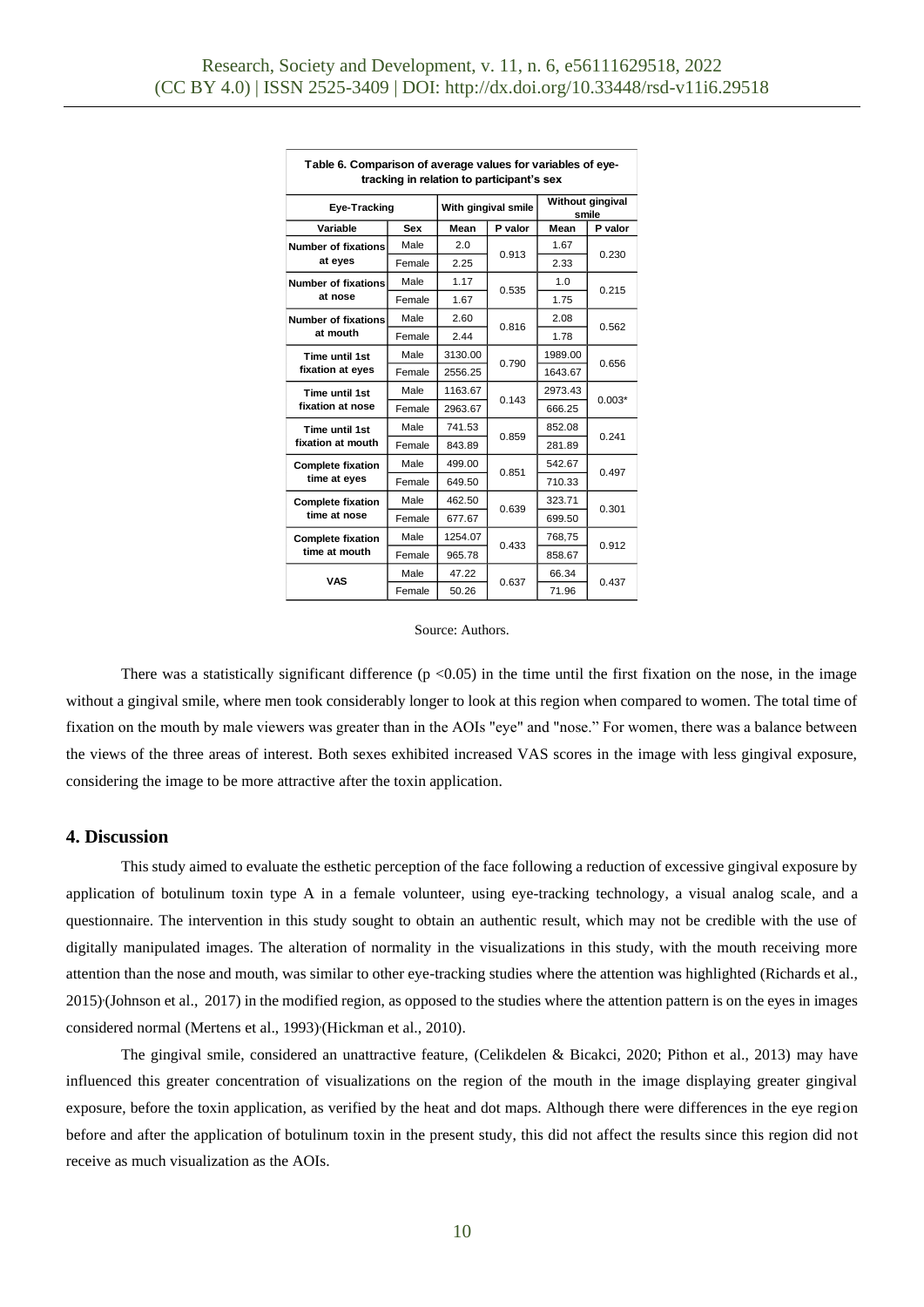The existence of cultural reading patterns, such as reading progressively from left to right or from right to left, may have influenced the concentration of visualizations on the left side in the heat maps and dot maps. The same result was observed in studies with Brazilians (Gobel, 2015) and Indians, (Bagepally, 2015) where the reading pattern occurred from left to right. In studies carried out in Asian countries, for example in China, where the reading pattern is from right to left, the result may be reversed, with the right side receiving more views. (X. Wang et al., 2016) For this reason, it is advisable to mirror one side of the image, as performed in the present study.

Regarding the benefit of botulinum toxin, the results suggest a statistically significant increase in facial attractiveness after the application of the toxin. These results are consistent with the esthetic improvement of the gingival smile after the toxin application in other studies, which also used the visual analog scale as an evaluation measure. In these surveys, the scales varied from 1 to 5 (Sriphadungporn & Chamnannidiadha, 2017), from 1 to 10 (Cengiz et al., 2020), and, as in the present study, from 1 to 100 (Cengiz et al., 2020; Sucupira & Abramovitz, 2012). It was found that, regardless of the gradation used in the VAS in these analyses, the average of the grades that the evaluators gave the images before the toxin were smaller, increasing in the images after the toxin application. The same result was obtained in this study, with an average visual analog scale score of 48.76 before and 69.57% after the toxin application, and an 42.67% increase in facial attractiveness.

In the present study, there was no statistically significant difference in perception between men and women when evaluating the face as a whole, both in the tracking of the visualization and in the evaluation of the VAS. The same result was found in other studies that used the same tools (Chang et al., 2011; Ker et al., 1999). Conversely, one study found that the female sex evaluates the gingival smile with higher marks than does the male sex (Geron & Atalia, 2005). Forty-six participants used only images of the lower third of the model, where a complete facial evaluation was not possible. By using the image of the entire face of the voluntary model, we allowed the gingival smile to be analyzed not as an isolated component, but in conjunction with other characteristics for a more complete assessment of its influence on facial attractiveness.

The results suggest that the possibility of correcting the gingival smile proposed in this study can be presented to patients as an alternative treatment since laypeople considered the face of the voluntary model more attractive after decreasing excessive gingival exposure. Although botulinum toxin has a short duration of action (from 12 to 24 weeks) (Chagas et al., 2018), this minimally invasive treatment (Polo, 2008) may be preferred by patients, especially considering its reversibility. This is because there is a physiological decrease in the exposure of the upper incisors and an increase in exposure of the lower incisors with aging, compared to other existing irreversible treatments, such as orthodontic treatment, orthognathic surgery, and lip repositioning (Abdullah et al., 2014). Therefore, it can be used as an adjunct treatment in orthodontics and periodontics. Also, the perception of esthetic attractiveness after improving teeth morphology was higher compared to before (Martins et al., 2021).

### **5. Conclusions**

There was a variation in the perception of facial esthetics after the application of botulinum toxin. A decrease in gingival exposure resulted in improved attractiveness. There was also an increase in "satisfaction with the smile" and "dissatisfaction with dental exposure," as well as a decrease in "dissatisfaction with gingival exposure."

This study has clinical implications and is relevant because showed a treatment alternative for the patient with dental exposition. As a future perspective, it is suggested that should be carried in elder patients.

### **References**

Abdullah, W. A., Khalil, H. S., Alhindi, M. M. & Marzook, H. (2014). Modifying gummy smile: a minimally invasive approach. *J Contemp Dent Pract, 15*(6), 821-826. 10.5005/jp-journals-10024-1625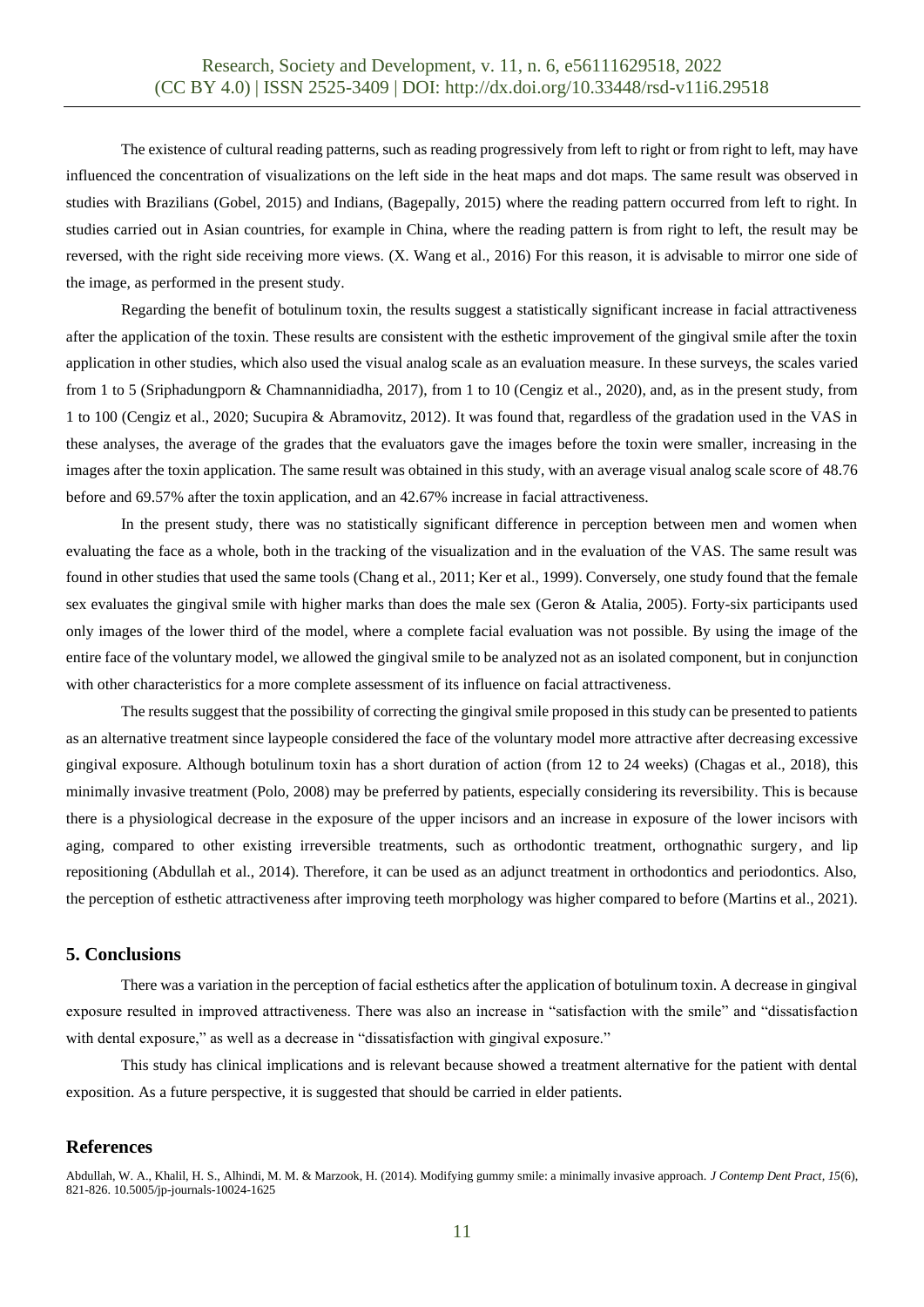Albino, J. E., Lawrence, S. D. & Tedesco, L. A. (1994). Psychological and social effects of orthodontic treatment. *Journal of behavioral medicine, 17*(1), 81- 98. . 10.1007/BF01856884

Bagepally, B. S. (2015). Gaze pattern on spontaneous human face perception: An eye tracker study. *ournal of the Indian Academy of Applied Psychology, 41*(3), 128-131.

Berlyne, D. E. (1958). The influence of complexity and novelty in visual figures on orienting responses. *J Exp Psychol, 55*(3), 289-296. 10.1037/h0043555

Celikdelen, M. & Bicakci, A. A. (2020). Factors Affecting Smile Attractiveness: An Eye Tracking Study. *Journal of Research in Medical and Dental Science, 8*, 56-70. 10.1016/j.ajodo.2019.07.014

Cengiz, A. F., Goymen, M., & Akcali, C. (2020). Efficacy of botulinum toxin for treating a gummy smile. *Am J Orthod Dentofacial Orthop, 158*(1), 50-58.

Chagas, T. F., Almeida, N. V., Lisboa, C. O., Ferreira, D., Mattos, C. T., & Mucha, J. N. (2018). Duration of effectiveness of Botulinum toxin type A in excessive gingival display: a systematic review and meta-analysis. *Braz Oral Res, 32*, e30. 10.1590/1807-3107bor-2018.vol32.0030

Chang, C. A., Fields, H. W., Jr., Beck, F. M., Springer, N. C., Firestone, A. R., Rosenstiel, S., et al. (2011). Smile esthetics from patients' perspectives for faces of varying attractiveness. *Am J Orthod Dentofacial Orthop, 140*(4), e171-180. 10.1016/j.ajodo.2011.03.022

Flanary, C. (1992). The psychology of appearance and the psychological impact of surgical alteration of the face. *Modern practice in orthognathic and reconstructive surgery*, 3-21.

Gasparello, G. G., Acciaris, F., Mota Júnior, S. L., Castilhos, J. S., Bark, M. J., Hartmann, G. C., et al. (2022). Perception of mandibular position in Caucasian models in a sagittal view via eye-tracking. *Research, Society and Development, 11*(1), e15411629036, 15411629031-15411629010.

Geron, S. & Atalia, W. (2005). Influence of sex on the perception of oral and smile esthetics with different gingival display and incisal plane inclination. *Angle Orthod, 75*(5), 778-784. 10.1043/0003-3219(2005)75[778:IOSOTP]2.0.CO;2

Gobel, S. M. (2015). Up or down? Reading direction influences vertical counting direction in the horizontal plane - a cross-cultural comparison. *Front Psychol, 6*, 228. DOI:10.3389/fpsyg.2015.00228

Guo, J., Gong, H., Tian, W., Tang, W. & Bai, D. (2011). Alteration of gingival exposure and its aesthetic effect. *Journal of Craniofacial Surgery, 22*(3), 909- 913. 10.1097/SCS.0b013e31820f7f7a

Hickman, L., Firestone, A. R., Beck, F. M. & Speer, S. (2010). Eye fixations when viewing faces. *J Am Dent Assoc, 141*(1), 40-46.

Howells, D. J., & Shaw, W. C. (1985). The validity and reliability of ratings of dental and facial attractiveness for epidemiologic use. *Am J Orthod, 88*(5), 402- 408. 10.1016/0002-9416(85)90067-3

Hwang, W. S., Hur, M. S., Hu, K. S., Song, W. C., Koh, K. S., Baik, H. S. et al. (2009). Surface anatomy of the lip elevator muscles for the treatment of gummy smile using botulinum toxin. *Angle Orthod, 79*(1), 70-77. 10.2319/091407-437.1

Itti, L. (2004). The iLab Neuromorphic Vision C++ Toolkit: Free tools for the next generation of vision algorithms. *The Neuromorphic Engineer, 1*(1), 10.

Jaspers, G. W., Pijpe, J., & Jansma, J. (2011). The use of botulinum toxin type A in cosmetic facial procedures. *Int J Oral Maxillofac Surg, 40*(2), 127-133. 10.1016/j.ijom.2010.09.014

Johnson, E. K., Fields, H. W., Jr., Beck, F. M., Firestone, A. R. & Rosenstiel, S. F. (2017). Role of facial attractiveness in patients with slight-to-borderline treatment need according to the Aesthetic Component of the Index of Orthodontic Treatment Need as judged by eye tracking. *Am J Orthod Dentofacial Orthop, 151*(2), 297-310. 10.1016/j.ajodo.2016.06.037

Kattimani, V., Tiwari, R. V. C., Gufran, K., Wasan, B., Shilpa, P. & Khader, A. A. (2019). Botulinum toxin application in facial esthetics and recent treatment indications (2013-2018). *Journal of International Society of Preventive & Community Dentistry, 9*(2), 99. 10.4103/jispcd.JISPCD\_430\_18

Ker, A. J., Chan, R., Fields, H. W., Beck, M. & Rosenstiel, S. (2008). Esthetics and smile characteristics from the layperson's perspective: a computer-based survey study. *J Am Dent Assoc, 139*(10), 1318-1327. 10.14219/jada.archive.2008.0043

Kokich, V. O., Jr., Kiyak, H. A. & Shapiro, P. A. (1999). Comparing the perception of dentists and lay people to altered dental esthetics. *J Esthet Dent, 11*(6), 311-324. 10.1111/j.1708-8240.1999.tb00414.x

Martins, C. M., Lacerda, P. B., G., Maenosono, R. M., Catelan, A., & Batista, V. E. S. (2021). Perception of smile attractiveness by dentistry professionals, dental students and laypeople before and after esthetic procedures. *Research, Society and Development, 10*(3), e50010313690, 50010313691-50010313697.

Mertens, I., Siegmund, H., & Grusser, O. J. (1993). Gaze motor asymmetries in the perception of faces during a memory task. *Neuropsychologia, 31*(9), 989- 998. 10.1016/0028-3932(93)90154-r

Moore, T., Southard, K. A., Casko, J. S., Qian, F., & Southard, T. E. (2005). Buccal corridors and smile esthetics. *Am J Orthod Dentofacial Orthop, 127*(2), 208-213; quiz 261. 10.1016/j.ajodo.2003.11.027

Parrini, S., Rossini, G., Castroflorio, T., Fortini, A., Deregibus, A., & Debernardi, C. (2016). Laypeople's perceptions of frontal smile esthetics: A systematic review. *Am J Orthod Dentofacial Orthop, 150*(5), 740-750. 10.1016/j.ajodo.2016.06.022

Pithon, M. M., Santos, A. M., Viana de Andrade, A. C., Santos, E. M., Couto, F. S., & da Silva Coqueiro, R. (2013). Perception of the esthetic impact of gingival smile on laypersons, dental professionals, and dental students. *Oral Surg Oral Med Oral Pathol Oral Radiol, 115*(4), 448-454. 10.1016/j.oooo.2012.04.027